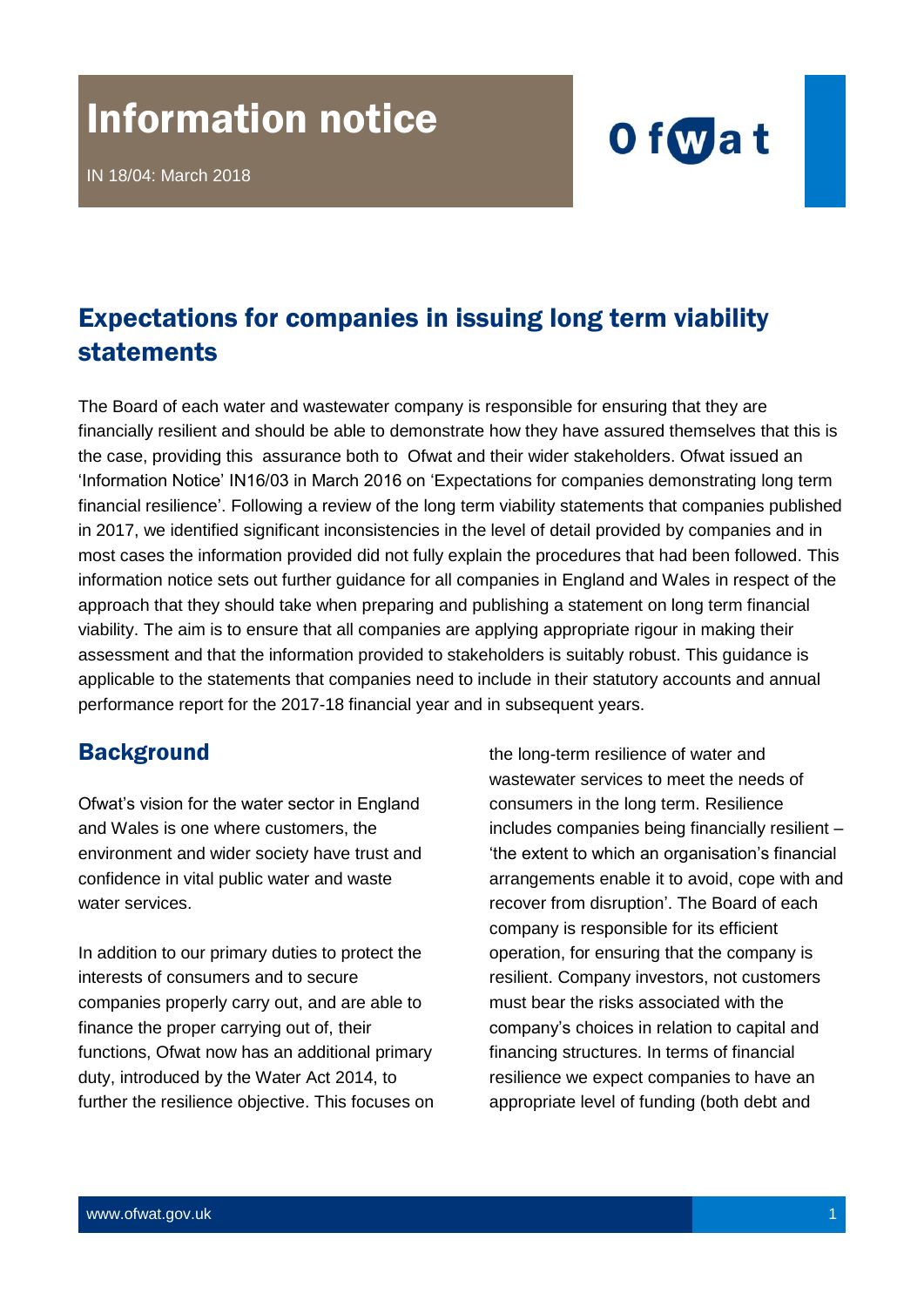equity) in place to provide them with the flexibility that they need to deal with issues when they arise.

We use various tools, including the financial monitoring framework, to monitor the resilience of companies. We expect companies to include a clear and transparent statement in their annual performance report each year which confirms that the Board considers that the company is financially viable over the long term. Where companies include this statement in their statutory accounts, an appropriate reference to that statement may be included in their annual performance report rather than repeating it in full.

These requirements are consistent with the UK Corporate Governance Code and build on the related Guidance on Board Effectiveness. We note that the UK Corporate Governance Code specifically applies to UK listed companies and the Guidance on Board Effectiveness is not mandatory, however we expect all water companies to meet the requirements set out under the UK Corporate Governance Code, the Guidance on Board Effectiveness and this Information Notice.

#### UK Corporate Governance Code

The Financial Reporting Council issued a [consultation on a](https://frc.org.uk/consultation-list/2017/consulting-on-a-revised-uk-corporate-governance-co) revised UK Corporate [Governance Code](https://frc.org.uk/consultation-list/2017/consulting-on-a-revised-uk-corporate-governance-co) in December 2017. The consultation closed on 28 February 2018. The principles set out in this note are in line with the proposals set out in that consultation. In the event the consultation outcome is materially different from that proposed, if required, we will issue further guidance to address any concerns.

Section 4 of the revised Guidance on Board Effectiveness proposes that:

"companies should consider developing their viability statements in two stages, firstly by considering and reporting on their longer term prospects by taking into account the company's current position and principal risks, and then by stating whether they have a reasonable expectation that the company will be able to continue in operation and meet its liabilities as they fall due over the period of their viability assessment, drawing attention to any qualifications or assumptions as necessary."

#### The approach we expect companies to take in assessing their long term viability

As outlined by the UK Corporate Governance Code and the Guidance on Board Effectiveness, we expect companies to have a robust financial and operational plan that is stress tested, covers an appropriate forward looking period and that clearly states the most critical assumptions that underpin it.

As all the water companies are long term businesses and have twenty five year rolling licences with reasonably predictable revenue streams, the length of the forward looking period should not be constrained by the end of the current price review period. Companies are responsible for ensuring that they choose an appropriate period over which they make their assessment, and we expect them to provide an appropriate justification for their choice. We expect companies to look forward at least 5 years, and some companies have already chosen to use a longer period for their assessment.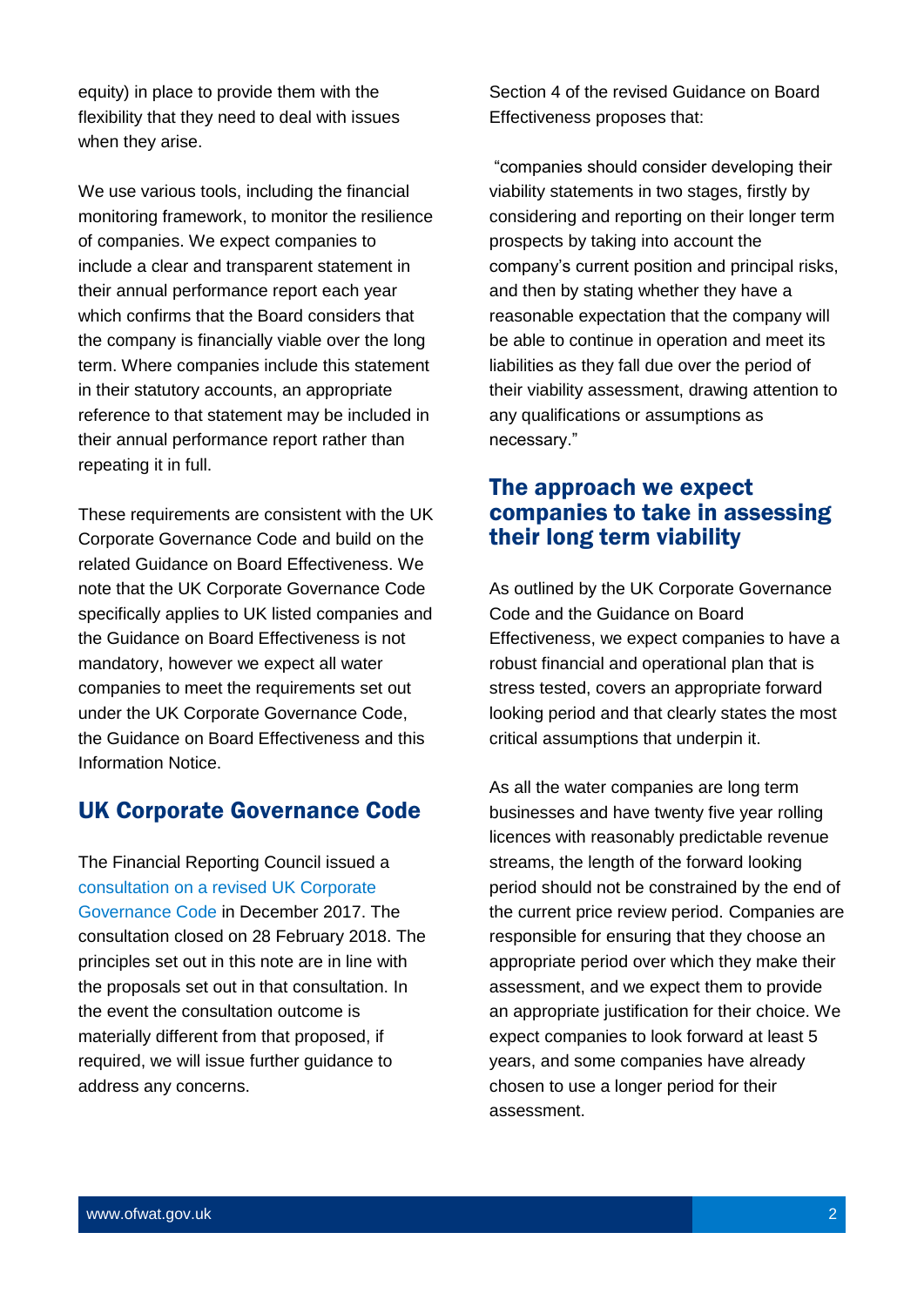Companies should stress test their forward looking plans by modelling appropriate scenarios and sensitivities which reflect the risks that the business faces.

It is for companies to determine the appropriate level of stress testing they consider necessary to determine that they are financially resilient over the longer term and to justify why they consider their approach to be appropriate.

The stress tests should cover severe, plausible and reasonable scenarios for key variables, covering the principal risks facing the business in the short and longer term. Companies' assessment of risks should take into account expected performance and reflect past ability to deliver for customers.

Companies should also consider the combined impact of multiple scenarios and should clearly state how the scenario combinations have been developed.

The variables which companies consider for stress testing should reflect the individual circumstances of each company and may include but are not limited to the following:

- inflation;
- revenue;
- totex;
- impact of ODIs;
- unfunded costs;
- debt service requirements:
- unfunded pension liabilities;
- exceptional items e.g. regulatory fines and legal claims;

The stress testing should also consider the impact (if any) on the financial viability of the regulated business as a result of the overall group structure, inter-group transactions and any other group activities outside the regulatory ring-fence.

Where it may be envisaged that further funding will be required for the continuation of efficient operation of the company, the long term viability assessment should consider dependency on the company's existing financing and/or equity buffer alongside the availability of new debt or equity.

The assumptions used in the stress testing should be consistent with the wider risk assessment undertaken by the company and reported in its statutory accounts.

Companies should consider any issues arising from the results of stress testing and detailed risk assessment. Where these issues impact the long term financial resilience (including but not limited to any credit rating) of the company, then management should set out the action plan to address those issues and mitigate the risks that the company faces.

#### What companies should publish

Ofwat expects companies to publish a clear, unambiguous and transparent statement which sets out the approach that they have adopted when determining the long term financial viability of the company.

Companies should clearly explain the underlying analysis that supports their long term viability statement, the period over which the assessment has been carried out and this should also include a clear explanation of how the company has carried out its analysis.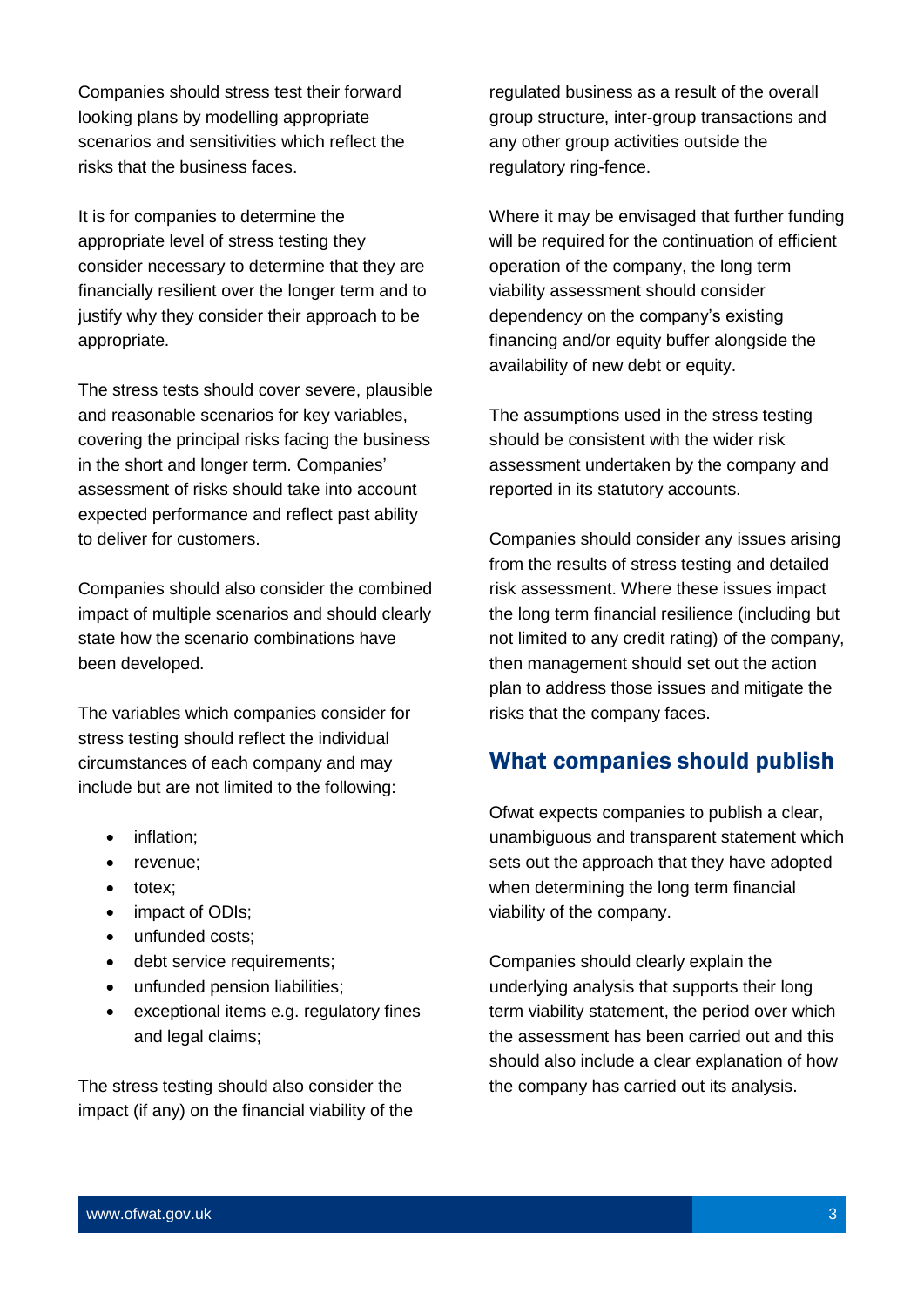We do not expect companies to publish any commercially sensitive information, however, companies should set out details of the stress tests undertaken, including the reasons why they consider particular scenarios to be appropriate. Companies should outline the impact of the scenarios modelled on overall performance of the company, the ability of the company to service its debt and on its credit rating and set out the Board's action plan to address any concerns arising from the results of the stress tests.

Companies should clearly state what internal review processes they have followed and the extent to which they have used any third party assurance to ensure the quality and robustness of their long term viability statements.

The extent of third party assurance to be used is for companies to determine but should take into account the assurance requirements arising from the latest Company Monitoring Framework assessment.

Long term viability statements should be consistent with the overall company outlook reflected in the financial information and metrics published in companies' annual performance reports. For the financial years 2017-18 and 2018-19 they should be consistent with the business plans that are currently being prepared or have been submitted by each company in respect of the price review for 2020-25. Where an inconsistency arises, there should be an explanation for this.

#### Next steps for Ofwat

Ofwat has reviewed the long term viability statements published by the companies in their 2015-16 and 2016-17 annual performance reports. In the 2017 Monitoring Financial Resilience Report we highlighted concerns about the length of the time periods that companies had considered when making their long term viability assessments. The Financial Reporting Council has also set out an assessment of viability statements in its Lab [Project Report](https://www.frc.org.uk/getattachment/76e21dee-2be2-415f-b326-932e8a3fc1e6/Risk-and-Viability-Reporting.pdf) on risk and viability reporting, issued in Nov 2017.

We have been further reviewing in detail the approaches that companies have adopted, analysis that they have undertaken when making their assessments and the way they have articulated their long term viability statements. We have identified that companies have been taking different approaches to the assessment and that statements that companies have made include differing levels of detail. We have discussed some of these differences in approach with companies individually.

The additional guidance set out in this Information Notice provides further clarity for companies on what we expect them to do in respect of long term financial viability statements and aims to ensure that all companies are applying an appropriate level of rigour in producing their statements and are providing sufficient information about their approach.

We will review the statements that are made in the annual performance reports for 2017-18 and in future years and will consider the quality of those statements (including the period that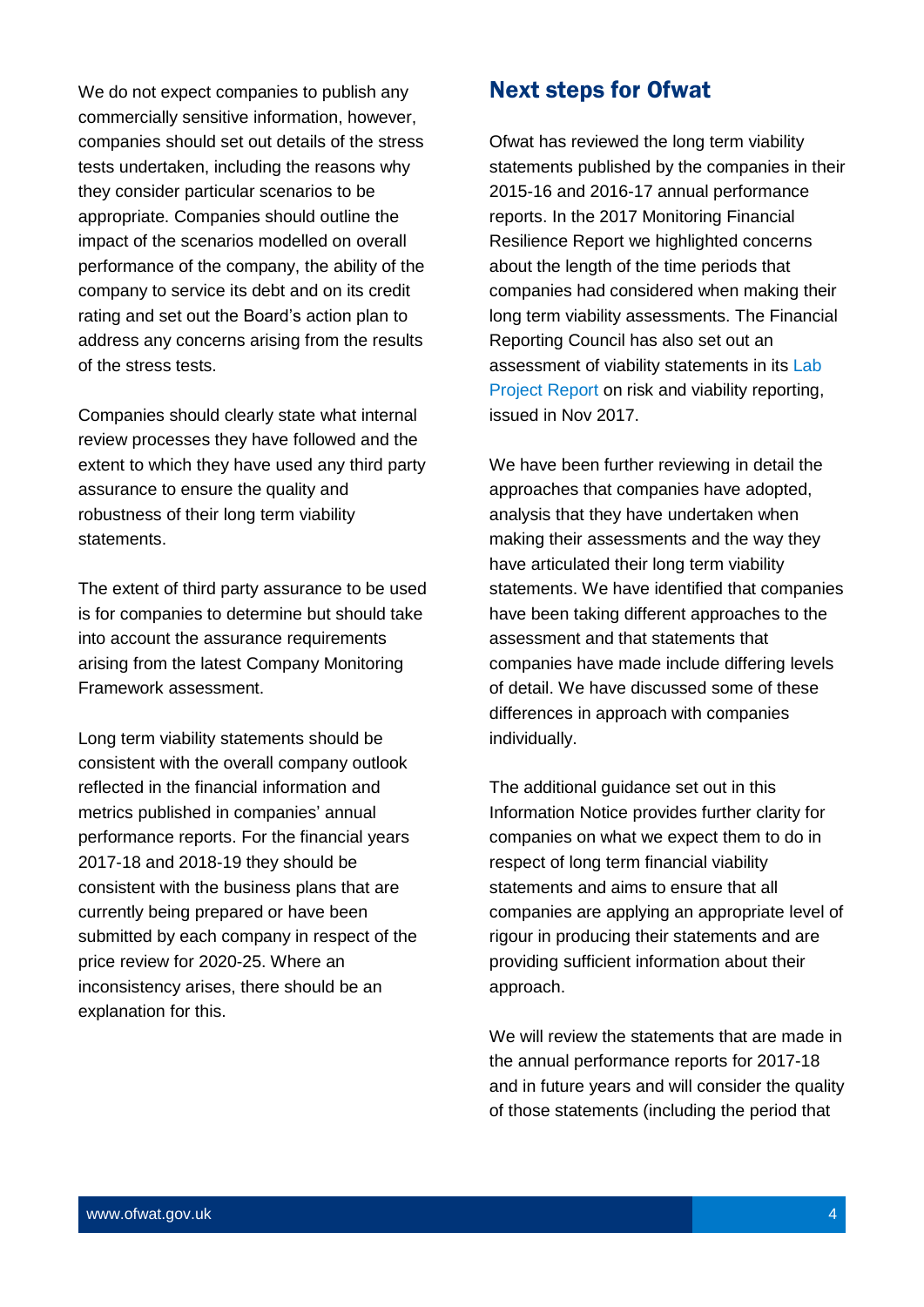has been considered, methodology that the companies have followed and the stress tests undertaken) in line with the guidance set out in this information notice. We may take this into account in our assessment under the Company Monitoring Framework.

If, having reviewed the statements made by companies, we have concerns about the quality of procedures companies have undertaken or we do not consider that the procedures companies have followed are adequate, then we will consider taking the following steps:

- Challenging individual companies where they have not, in our opinion, followed a suitably robust procedure.
- Issuing further guidance to companies which sets out more prescriptive requirements in relation to the procedures undertaken, the period reviewed or the form and content of the statement included in the annual performance report;
- Mandating the use of third party assurance and directing the areas where additional assurance is required.

Failure to comply with the requirements of the UK Corporate Governance Code and the guidance set out in this information note could also lead us to review the company's categorisation within Ofwat's Company Monitoring Framework.

In years where price controls are being set, we may also take into account the approach that companies have used in determining their long term viability in our wider assessment of business plans.

### **Enquiries**

If you have any questions about this information notice, please send them to [FinanceAndGovernance@ofwat.gsi.gov.uk](mailto:FinanceAndGovernance@ofwat.gsi.gov.uk)